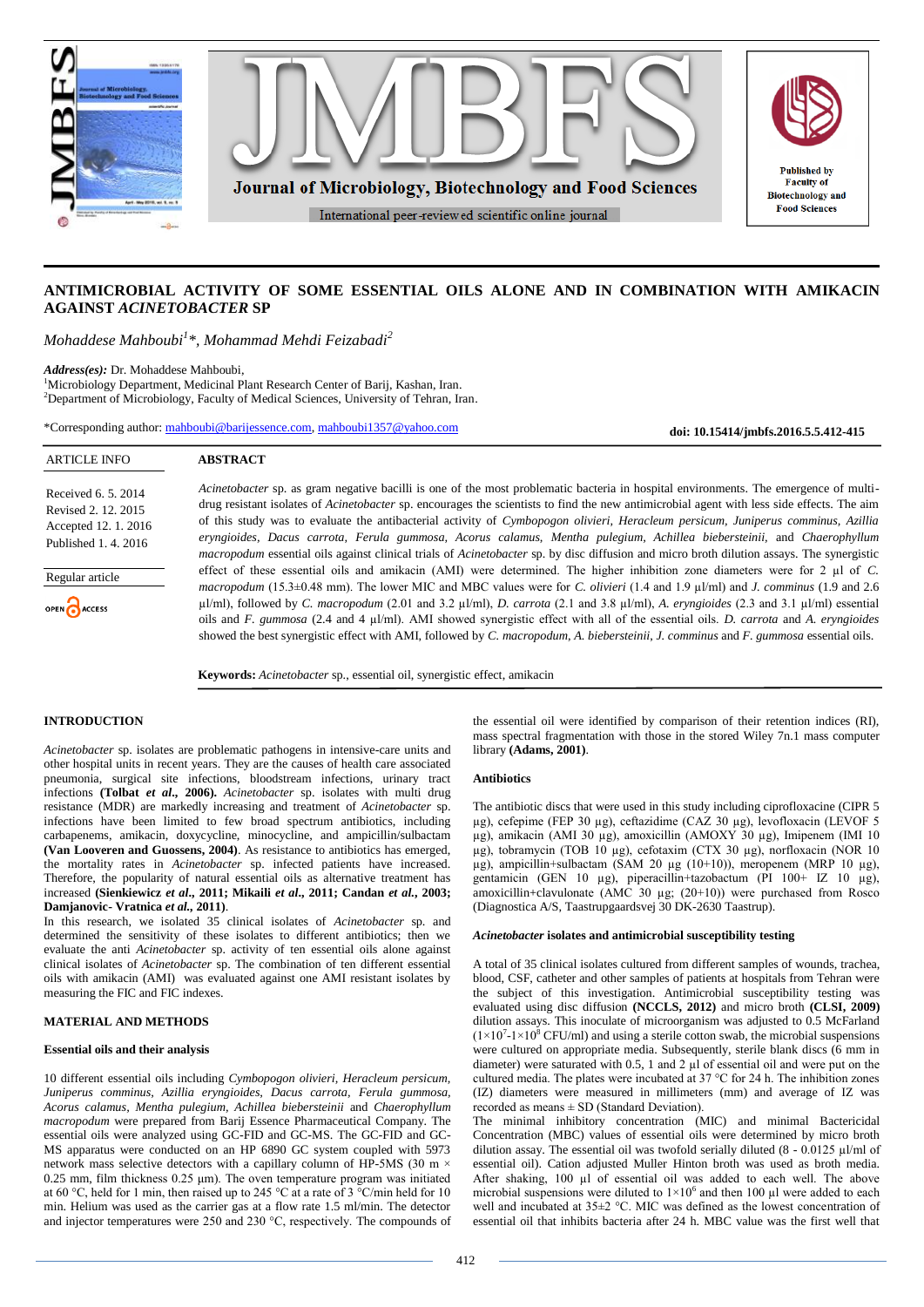showed no growth on suitable media. All experiments were done in triplicates.Statistical data analysis was performed by SPSS software (version 17, Chicago, Illinois, USA). Statistical analysis (ANOVA) was applied to determine the differences (P<0.05). Significant differences between the essential oils and microorganisms were determined by Tukey test.

## **Checkerboard titer test**

AMI were purchased from Sigma-Aldrich Co. LLC. and dissolved in water. The dilutions were prepared in water in concentration 64-0.0125 µg/ml and the antimicrobial susceptibility testing was performed as CLSI procedure (CLSI, 2009).

Eight serial twofold dilutions of essential oils and AMI were used. Fifty µl of each dilution of essential oil was added to the wells of 96-well plates in vertical orientation and 10 µl of AMI dilution was added in horizontal orientation. 50 µl of AMI resistant *Acinetobacter sp* (10<sup>6</sup> CFU/ well) was added to each well and incubated for 24 h. Fractional inhibitory concentrations (FICs) were calculated as the MIC of the combination of essential oil and AMI divided by the MIC of essential oil or AMI alone. The FIC index (FICI) was interpreted as a synergistic effect when it was  $\leq 0.5$ , as additive or indifferent when it was  $\geq 0.5$ -2 and as antagonistic when it was>2.0 **(Rosato** *et al***., 2007)**.

**Table 1** Antibiotic resistant profile of clinical isolates of *Acinetobacter* sp.

| Antibiotics  | Resistance (%) |
|--------------|----------------|
| <b>CIPR</b>  | $(12/35)$ 65.7 |
| <b>FEP</b>   | $(14/35)$ 60   |
| CAZ          | $(9/35)$ 74.2  |
| <b>LEVOF</b> | $(18/35)$ 48.6 |
| <b>AMI</b>   | $(20/35)$ 42.9 |
| <b>AMOXY</b> | $(1/35)$ 97.1  |
| <b>IMI</b>   | $(12/35)$ 65.7 |
| <b>TOB</b>   | $(26/35)$ 25.7 |
| <b>CTX</b>   | $(3/35)$ 91.4  |
| <b>NORFX</b> | $(9/35)$ 74.3  |
| <b>SAM</b>   | $(14/35)$ 60   |
| <b>MRP</b>   | $(12/35)$ 74.3 |
| <b>GEN</b>   | $(10/35)$ 71.4 |
| $PI+IZ$      | $(13/35)$ 62.8 |
| <b>AMC</b>   | $(9/35)$ 74.2  |

CIPR= ciprofloxacine; FEP= cefepime; CAZ= ceftazidime; LEVOF= levofloxacin; AMI =amikacin; AMOXY= amoxicillin; IMI= Imipenem; TOB= tobramycin; CTX= cefotaxim; NORFX= norfloxacin; SAM=<br>ampicillin+sulbactam; MRP= meropenem; GFN= gentamicin; PI+IZ= ampicillin+sulbactam; MRP= meropenem; GEN= gentamicin; piperacillin+Tazobactum; AMC= amoxicillin+clavulonate

#### **RESULTS AND DISCUSSION**

### **Resistance of** *Acinetobacter* **sp to antibiotics**

As the tab 1 is shown, the resistant profile of 35 clinical isolates were included: CIPR (65.7%), CTX (60%), CAZ (74.2%), LEVOF (48.6%), AMI (42.9%), AMOXY (97.1%), IMI (65.7%), TOB (25.7%), CTX (91.4%), NORFX (74.3%), SAM (60%), MRP (74.3%), GEN (71.4%), PI+IZ (62.8%), AMC (74.2%). The higher sensitivity was for TOB and AMI (tab 1).

#### **Chemical composition and antibacterial screening**

The antibacterial evaluation of essential oils against clinical isolates of *Acinetobacter* sp. by disc diffusion method showed that the activity was increased dose dependently. Increasing in the amount of essential oils increased the inhibition zone diameter of essential oils (tab 3). The higher inhibition zone diameters were for 2 µl of *C. macropodum* (15.3±0.48 mm), and *H. persicum*  $(13.3\pm0.48 \text{ mm})$ .

The main components of *H. persicum* was n-octyl acetate (72.3%), 2-methyloctyl ester butanoic acid (5.5%), 1-octanol (4.2%) while the chemical composition of *C. macropodum* showed the presence of *trans*-ocimene (49.2%), cis-ocimene (23.6%), γ-terpinene (7.7%), β-myrcene (4.4%), p-cymene (5.5%), and fenchyl acetate (2.7%) as the main components (tab 2).

**Table 2** Chemical attributes of essential oils

| <b>Essential oil</b>        | <b>Main components</b>                                                                                                                                                              |
|-----------------------------|-------------------------------------------------------------------------------------------------------------------------------------------------------------------------------------|
| Cymbopogon olivieri         | Piperitone (72.8%), 4-carene (11.8%), $\beta$ -<br>himachalene (7.6%)                                                                                                               |
| Heracleum persicum          | n-octyl acetate (72.3%), 2-methyl-octyl ester<br>butanoic acid $(5.5\%)$ , 1-octanol $(4.2\%)$                                                                                      |
| Juniperus comminus          | Camphene (37.7%), $\beta$ -pinene (15.7%), $\gamma$ -terpinene<br>(12%), murola-4(14), 5-diene (trans) (11.8%), $\alpha$ -<br>terpinene $(1.89%)$                                   |
| Azillia eryngioides         | $\alpha$ -pinene (63.8%), bornyl acetate (18.9%), $\beta$ -pinene<br>$(2.6\%)$ , linalool $(2.1\%)$ , z-citral $(1.3\%)$                                                            |
| Dacus carrota               | Carotol (46.1%), 3-octen-5-yne, 2, 7-dimethyl-(z)<br>$(15.7\%)$ , $\alpha$ -pinene (10.7%), trans caryophyllene<br>$(4.6%)$ , trans-β-farnesene $(4.5%)$ , α-bergamotene<br>(2.53%) |
| Ferula gummosa              | $\beta$ -pinene (62.7%), α-pinene (9.5%), δ-carene<br>$(7.5\%)$                                                                                                                     |
| <b>Acorus calamus</b>       | Cis-asarone $(27.5\%)$ , acorenone $(17.4\%)$ , elemene<br>$(8.9%)$ , α-salinene (7.2%), camphor (3.1%),<br>camphene $(2.6%)$                                                       |
| Mentha pulegium             | Piperitone (38.1%), piperitenone (33.1%), $\alpha$ -<br>terpineol (4.8%), 1,8-cineole (4.1%), piperitenone<br>oxide (3.4%), menthone (3.0%)                                         |
| Achillea hiebersteinii      | Germacrene-D (46.6%), camphor (6.2%), 1,8-<br>cineole (5.2%), bicyclogemacrene (4.8%),<br>spathulenol (3.8%)                                                                        |
| Chaerophyllum<br>macropodum | trans-ocimene (49.2%), cis-ocimene (23.6 %), $\gamma$ -<br>terpinene $(7.7\%)$ , $\beta$ -myrcene $(4.4\%)$ , p-cymene<br>$(5.8\%)$ , and fenchyl acetate $(2.7\%)$                 |

As we mentioned before, the higher sensitivity of antibiotics against clinical isolates of *Acinetobacter* sp. was for tobramycin, AMI and levofloxacin. The inhibition zone diameter of these antibiotics was 14.1, 10.5 and 12.5 mm respectively and was lower than *C. macropodum* essential oil. The MIC and MBC evaluation of these essential oils showed the different results with disc diffusion method.

The lower MIC and MBC values were for *C. olivieri* essential oil (1.4 and 1.9 µl/ml) and *J. comminus* (1.9 and 2.6 µl/ml) followed by *C. macropodum* (2.01 and 3.2 µl/ml), *D. carrota* (2.1 and 3.8 µl/ml), *A. eryngioides* (2.3 and 3.1 µl/ml) and *F. gummosa* (2.4 and 4  $\mu$ l/ml) essential oils. Piperitone (72.8%), 4-carene (11.8%), β-himachalene (7.6%) were found in *C. olivieri* essential oil. Camphene (37.7%), β-pinene (15.7%), γ-terpinene (12%), murola-4(14), 5-diene (trans) (11.8%), α-terpinene (1.89%) were the main components of *J. comminus*  essential oil. The MIC values for *H. persicum* (3.5 µl/ml), *A. biebersteinii* (3.6 µl/ml), *A. calamus* (3.9 µl/ml) essential oils were almost the same but the MBC values were 4.8, 5.7 and 6.5  $\mu$ /ml, respectively. Therefore, there is no correlation between the inhibition zone diameter and MIC values (P>0.05).

The inhibition zone diameters of these antibiotics were 14.1, 10.5 and 12.5 mm, respectively and was lower than *C. macropodum* essential oil. The MIC and MBC evaluation of these essential oils showed the different results with disc diffusion method. The lower MIC and MBC values were for *C. olivieri* essential oil (1.4 and 1.9 µl/ml) and *J. comminus* (1.9 and 2.6 µl/ml) followed by *C. macropodum* (2.01 and 3.2 µl/ml), *D. carrota* (2.1 and 3.8 µl/ml), *A. eryngioides* (2.3 and 3.1  $\mu$ l/ml) and *F. gummosa* (2.4 and 4  $\mu$ l/ml) essential oils.

Piperitone (72.8%), 4-carene (11.8%), β-himachalene (7.6%) were found in *C. olivieri* essential oil. Camphene (37.7%), β-pinene (15.7%), γ-terpinene (12%), murola-4(14),5-diene (trans) (11.8%), α-terpinene (1.89%) were the main components of *J. comminus* essential oil. The MIC values for *H. persicum* (3.5 µl/ml), *A. biebersteinii* (3.6 µl/ml), *A. calamus* (3.9 µl/ml) essential oils were almost the same but the MBC values were 4.8, 5.7 and 6.5  $\mu$ l/ml, respectively. Therefore, there is no correlation between the inhibition zone diameter and MIC values  $(P>0.05)$ .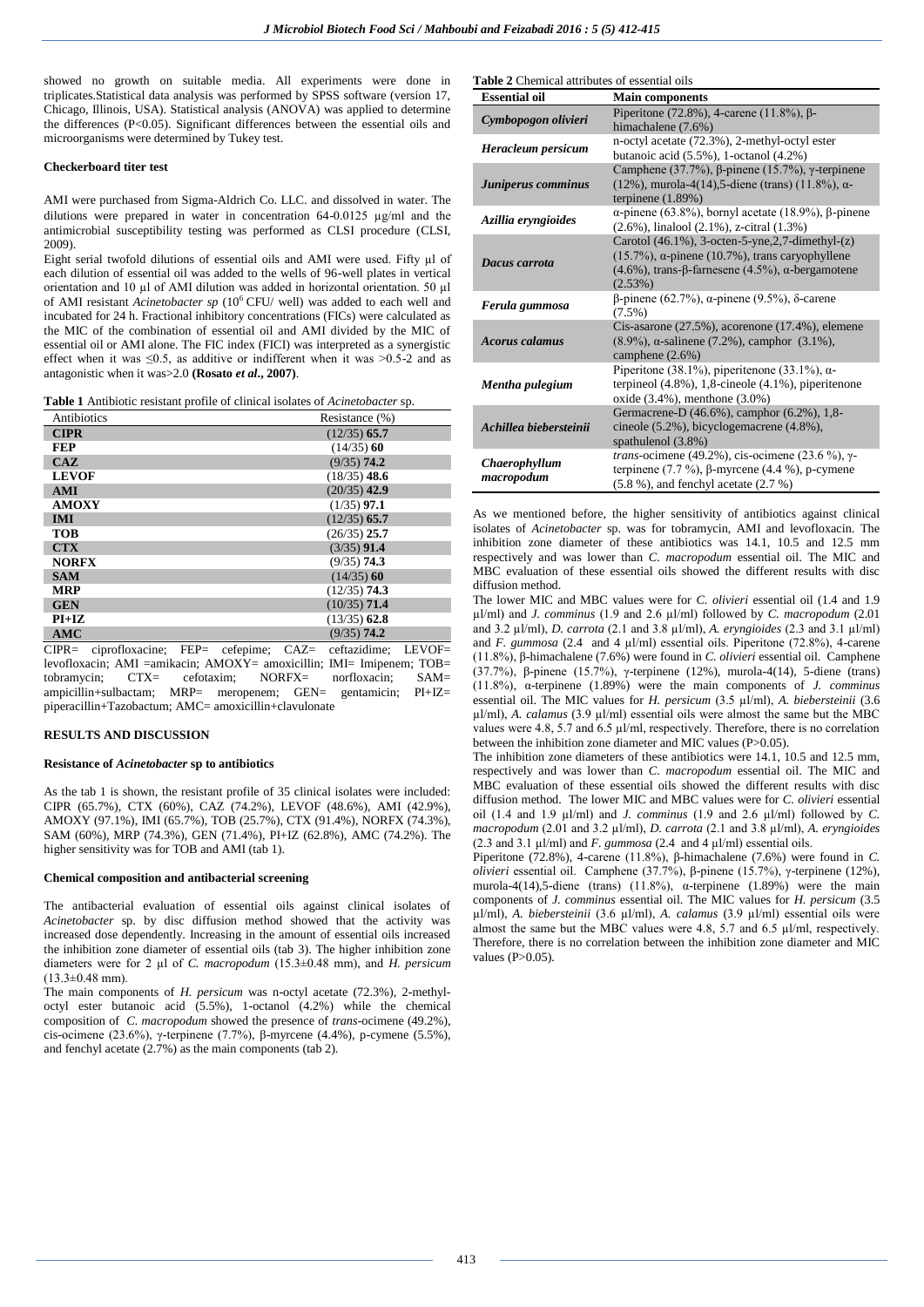**Table 3** The antimicrobial activity of essential oils against clinical isolates of *Acinetobacter* sp.

| Essential oil                                                                                             | Inhibition Zone (Means±SE mm) |                 |                 | <b>Microbial Concentrate</b><br>$(\mu l/ml)$ |                 |                |
|-----------------------------------------------------------------------------------------------------------|-------------------------------|-----------------|-----------------|----------------------------------------------|-----------------|----------------|
|                                                                                                           | $0.5$ µl                      | $1 \mu l$       | $2 \mu l$       | $\mu$ g                                      | <b>MIC</b>      | <b>MBC</b>     |
| C. olivieri                                                                                               | $6.2 \pm 0.1$                 | $8.7 \pm 0.23$  | $11.9 \pm 0.21$ |                                              | $1.4 \pm 0.07$  | $1.9 \pm 0.11$ |
| H. persicum                                                                                               | $6.2 \pm 0.07$                | $8.2 \pm 0.22$  | $13.3 \pm 0.48$ | ۰.                                           | $3.5 \pm 0.07$  | $4.8 \pm 0.15$ |
| J. comminus                                                                                               | $6.3 \pm 0.09$                | $8.2 \pm 0.19$  | $11.5 \pm 0.17$ |                                              | $1.9 \pm 0.1$   | $2.6 \pm 0.14$ |
| A. eryngioides                                                                                            | $6.1 \pm 0.03$                | $7.3 \pm 0.16$  | $10.2 \pm 0.24$ | ٠                                            | $2.3 \pm 0.1$   | $3.1 \pm 0.14$ |
| D. carrota                                                                                                | $6.1 \pm 0.03$                | $6.8 \pm 0.15$  | $10.6 \pm 0.24$ |                                              | $2.1 \pm 0.1$   | $3.8 \pm 0.19$ |
| F. gummosa                                                                                                | $6.1 \pm 0.03$                | $6.5 \pm 0.74$  | $10.7 \pm 0.19$ | $\overline{\phantom{a}}$                     | $2.4 \pm 0.09$  | $4\pm 0.25$    |
| A. calamus                                                                                                | $6.1 \pm 0.04$                | $7.7 \pm 0.17$  | $11.2 \pm 0.19$ |                                              | $3.9 \pm 0.11$  | $6.5 \pm 0.25$ |
| M. pulegium                                                                                               | $6.7 \pm 0.12$                | $9.1 \pm 0.34$  | $13.6 \pm 0.25$ | ٠                                            | $2.3 \pm 0.09$  | $4.1 \pm 0.24$ |
| A. biebersteinii                                                                                          | $6.1 \pm 0.04$                | $7.7 \pm 0.16$  | $11.4\pm0.19$   |                                              | $3.6 \pm 0.11$  | $5.7 \pm 0.25$ |
| C. macropodum                                                                                             | $8.4 \pm 0.3$                 | $10.8 \pm 0.36$ | $15.3 \pm 0.48$ | ٠                                            | $2.01 \pm 0.15$ | $3.2 \pm 0.35$ |
| <b>TOB</b>                                                                                                | -                             |                 |                 | $14.1 \pm 1.1$                               |                 |                |
| AMI                                                                                                       | -                             |                 |                 | $10.5 \pm 1.2$                               |                 |                |
| <b>LEVOF</b>                                                                                              |                               | ٠               |                 | $12.5 \pm 1.2$                               |                 |                |
| LEVOE- levoflovacin: TOB- tobramycin: AML - amikacin: MIC- Minimal Inhibitory Concentration: MBC- Minimal |                               |                 |                 |                                              |                 |                |

LEVOF= levofloxacin; TOB= tobramycin; AMI = amikacin; MIC= Minimal Inhibitory Concentration; MBC= Minimal Bactericidal concentration

Todays, interest in essential oils or extracts as alternative treatment due to their loss or no adverse effects and multifunctional properties such as antiinflammatory, analgesic, immune enhancing and antimicrobial activities are increasing. There are many investigations that evaluate the antibacterial activities of plant derivatives against *Acinetobacter* sp. as a main human pathological agent. The antibacterial activity of *Foeniculum vulgare* Miller essential oil **(Jazani** *et al.***, 2009)**, garlic chloroform extract and allicin **(Jazani** *et al***., 2007)**, green tea aqueous extract **(Hosseini Jazani** *et al.*, 2007), thyme essential oil **(Lysakowska** *et al***., 2011)**, *Cassia fistula* extract **(Aneja** *et al***., 2011)**, *Satureja hortensis* essential oil **(Mihajilov-Krstev** *et al***., 2009)** were confirmed.

**Table 4** Fractional Inhibitory Concentration (FIC) and FIC indices (FICI)

|                          | <b>FIC</b> | <b>FICI</b> |  |  |
|--------------------------|------------|-------------|--|--|
| Cymbopogon olivieri      | 0.5        | 0.503       |  |  |
| AMI                      | 0.003      |             |  |  |
| Heracleum persicum       | 0.5        | 0.506       |  |  |
| AMI                      | 0.006      |             |  |  |
| Juniperus comminus       | 0.25       | 0.253       |  |  |
| AMI                      | 0.003      |             |  |  |
| Azillia eryngioides      | 0.015      | 0.065       |  |  |
| AMI                      | 0.05       |             |  |  |
| Dacus carrota            | 0.0004     | 0.0504      |  |  |
| AMI                      | 0.05       |             |  |  |
| Ferula gummosa           | 0.25       | 0.45        |  |  |
| AMI                      | 0.2        |             |  |  |
| Acorus calamus           | 0.5        | 0.503       |  |  |
| AMI                      | 0.003      |             |  |  |
| Mentha pulegium          | 0.003      | 0.503       |  |  |
| AMI                      | 0.5        |             |  |  |
| Achillea biebersteinii   | 0.004      | 0.204       |  |  |
| AMI                      | 0.2        |             |  |  |
| Chaerophyllum macropodum | 0.0004     | 0.2004      |  |  |
| AMI                      | 0.2        |             |  |  |

AMI= amikacin; **FIC of essential oil**=MIC in combination with AMI; **FIC of AMI** =MIC in combination with essential oil, MIC of essential oil alone, MIC of AMI alone, **FICI**= FIC of essential oil+ FIC of AMI

This study evaluates the antibacterial activity of new essential oils against clinical isolates *Acinetobacter* sp. Other studies showed the chemical composition of essential oils play an essential role in their antimicrobial activity. It is shown, different chemotypes of basil essential oil including estragol, linalool-estragol, methyl eugenol-anethol, anethol chemotypes had different antibacterial activity against *Acinetobacter* sp. and exhibited more sensitivity to methyl eugenol chemotype than lonalool or estragol chemotypes **(Koba** *et al***., 2009)**.

Therefore, the different antibacterial activity of essential oils is related to the composition of essential oils. Among the 11 different essential oils, *C. olivieri*, *J. comminus* and *C. macropodum* showed the best antibacterial activity against clinical isolates of *Acinetobacter* sp. Piperitone as the first main component of *C. olivieri* showed antimicrobial activity **(Cardenas-Ortega** *et al***., 2005, Shahverdi**  *et al***., 2004)**. Camphene **(Gerige and Ramjaneyulu, 2007)**, β-pinene**(Andrew** *et al***., 1980)**, γ-terpinene **(Cristani** *et al***., 2007)** is responsible for antibacterial activityof *J. comminus* essential oil.

### **Synergistic evaluation**

The synergistic evaluation of essential oils and AMI showed synergistic effect (the FICI was lower than 0.5). *D. carrota* and *A. eryngioides* showed the best synergistic effect with AMI, followed by *C. macropodum*, *A. biebersteinii*,*J. comminus* and *Ferula gummosa* essential oils (tab 4). The results of synergistic evaluation showed that all of the essential oils decreased the MIC value of AMI. The lower FICIs were for *D. carrota* and *A. eryngioides* essential oils. Therefore, it does not mean that the essential oil with higher antibacterial activity has the higher synergistic effect. It is showed that piperitone has increased the antimicrobial activity of Furazolidone and nitrofurantoin **(Shahverdi** *et al***., 2004)**.

Furtheremore, the synergistic effects of AMI with lemon essential oil **(Guerra** *et al***., 2011)**, ciprofloxacin, gentamycin, piperacillin, tetracycline, cefoprazone with *Coriandrum sativum* essential oil **(Duarte** *et al***., 2012)** were reported. Therefore, *C. olivieri*, *J. comminus* and *C. macropodum* essential oils can be used as alternative treatment for controlling of *Acinetobacter* sp. Therefore, *D. carrota* and *A. eryngioides* can be used along with AMI for decreasing the effective dose of this antibiotics. More clinical studies are used for exhibiting the efficacies in clinical trials.

## **CONCLUSION**

This study evaluate the antibacterial activity of ten essential oils against clinical isolates of *Acinetobacter* sp. The results of antibacterial screening showed different essential oils with different chemical composition has different antibacterial activity. Among ten essential oils,*C. macropodum*, *C. olivieri* and *J. comminus* (1.9 and 2.6 µl/ml) has the higher antibacterial activity against *Acinetobacter* sp. AMI showed synergistic effect with all of the essential oils. *D. carrota* and *A. eryngioides* showed the best synergistic effect with AMI, followed by *C. macropodum*, *A. biebersteinii*,*J. comminus* and *F. gummosa* essential oils.Therefore, these essential oils can be as alternative treatment for lowering dose of AMI. More clinical studies are required to providing these essential oils in clinical.

**Acknowledgments:** This study is supported by Barij Essence Pharmaceutical Co. The authors are thankful to Mrs. Laleh Hejazi and Dr. Mohsen Taghizadeh

# **REFERENCES**

ADAMS, R.P. 2001. *Identification of Essential oil Components by Gas Chromatography/ Mass Spectroscopy,* Allured Publishing Corp., Carol Stream, IL.

ANDREW, R.E., PARKS, L.W., SPENCE, K.D. 1980. Some effects of *Douglas fir* terpenes on certain microorganisms. *Appliedand EnvironmentalMicrobiology*, 40,301-304.

ANEJA, K.R., SHARMA, C., JOSHI, R. 2011. *In vitro* efficacy of amaltas (*Cassia fistula* L*.*) against the pathogens causing Otitis externa. *Jundishapur Journal of Microbiology,* 4(3), 175-183.

CANDAN, F., UNLU, M., TEPE, B., DAFERERA, D., POLISSIOU, M., SOKMEN, A., AKPULAT, H.A. 2003. Antioxidant and antimicrobial activity of the essential oil and methanol extracts of *Achillea millefolium* subsp. *millefolium*  Afan. (Asteraceae). *Journal of Ethnopharmacology,* 87, 215-220. [http://dx.doi.org/10.1016/S0378-8741\(03\)00149-1](http://dx.doi.org/10.1016/S0378-8741(03)00149-1)

CARDENAS-ORTEGA, N.C., ZAVALA-SANCHES, M.A., AGUIRRE-RIVERA, J.R., PEREZ-GONZALEZ, C., PEREZ-GUTIERREZ, S. 2005. Chemical composition and antifungal activity of essential oil of *Chrysactinia mexicana* Gray. *Journal of Agricultural Food and Chemistry*, 3, 4347- 4349.http://pubs.acs.org/doi/abs/10.1021/jf040372h

CRISTANI, M., ARRIGO, M.D., MANDALARI, G., CASTELLI, F., SARPIETRO, M.G., MICIELI, D, VENUTI, [V.,](http://www.ncbi.nlm.nih.gov/pubmed?term=Venuti%20V%5BAuthor%5D&cauthor=true&cauthor_uid=17602646) [BISIGNANO, G.,](http://www.ncbi.nlm.nih.gov/pubmed?term=Bisignano%20G%5BAuthor%5D&cauthor=true&cauthor_uid=17602646) [SAIJA, A.](http://www.ncbi.nlm.nih.gov/pubmed?term=Saija%20A%5BAuthor%5D&cauthor=true&cauthor_uid=17602646), [TROMBETTA, D.](http://www.ncbi.nlm.nih.gov/pubmed?term=Trombetta%20D%5BAuthor%5D&cauthor=true&cauthor_uid=17602646) 2007. Interaction of four monoterpenes contained in essential oils with model membranes: Implications for their antibacterial activity. *Journal of Agricultural Food and Chemistry,*55,6300-6308. <http://pubs.acs.org/doi/abs/10.1021/jf070094x>

DAMJANOVIC-VRATNICA, B., ĐAKOV, T., ŠUKOVIC, D., DAMJANOVIC, J. 2011. Antimicrobial Effect of Essential Oil Isolated from *Eucalyptus*